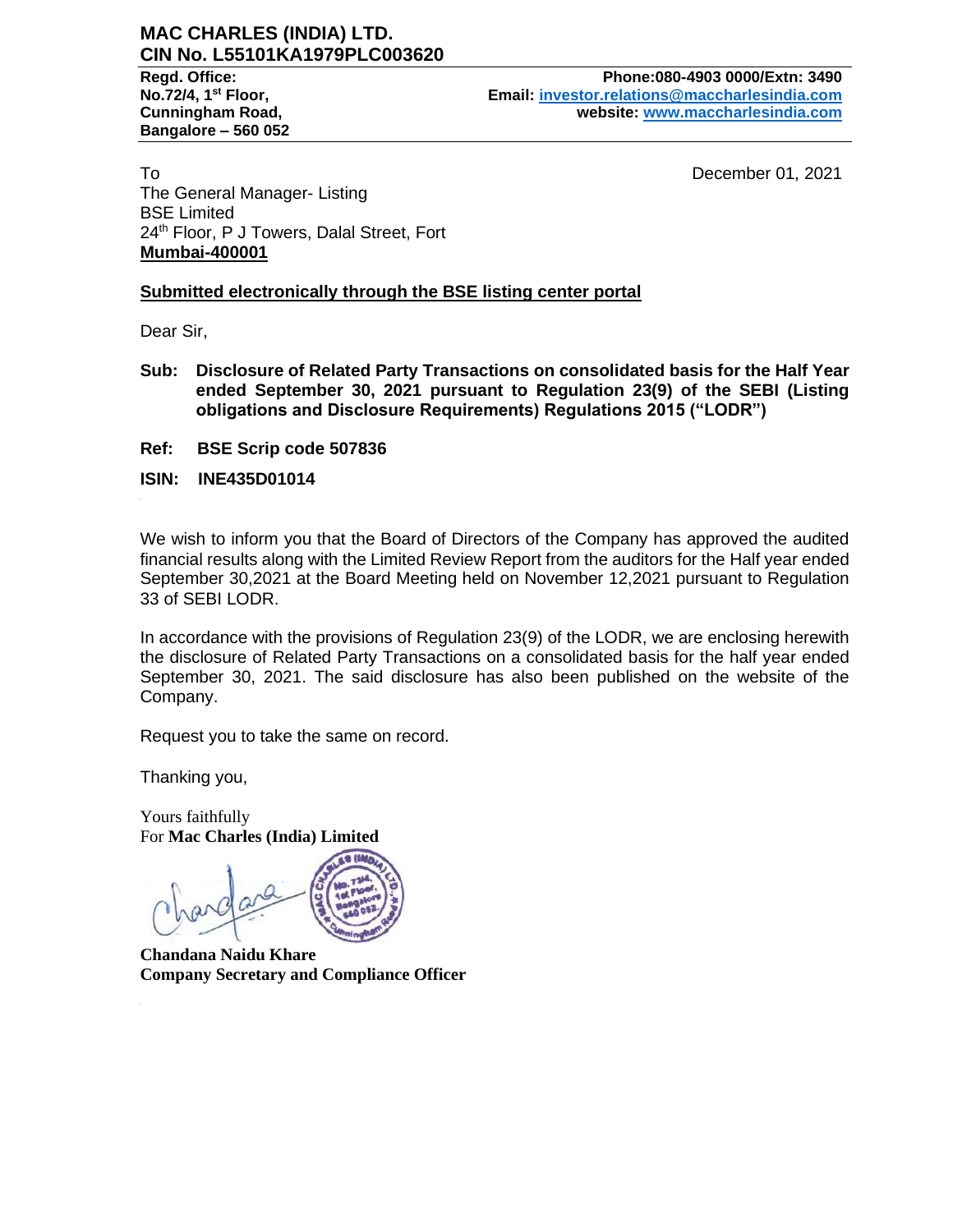# **Mac Charles (India) Limited**

#### **Related parties with whom transactions have taken place as on 30th Sept 2021.**

#### **A. Holding company**

Embassy Property Developments Private Limited

#### **B. Subsidiaries**

Airport Golfview Hotels and Suites Private Limited Blue Lagoon Real Estate Private Limited Neptune Real Estate Private Limited

## **C. Fellow subsidiaries**

Technique Control Facility Management Private Limited Paledium Security Services LLP

We Work India Managemenrt Private Limited

### **D. Key management personnel**

**Director** Mr. P. B. Appiah Mr. Suresh Vaswani Ms. Tanya John Mr. Aditya Virwani Mr. P. R. Ramakrishnan Mr. Sartaj Sewa Singh **Other officers** Ms.Chandana Naidu (Company Secretary ) Mr.Pranesh K Rao (Chief Finanical Officer)

#### **F. The following is a summary of related party transactions**

|                                                      | <b>Rs in Million</b>               |
|------------------------------------------------------|------------------------------------|
| <b>Particulars</b>                                   | Year ended<br>30 September<br>2021 |
| Inter corporate loan given                           |                                    |
| Blue Lagoon Real Estate Private Limited              | 0.60                               |
| Neptune Real Estate Private Limited                  | 0.60                               |
| <b>Turnkey Capital Advance Given</b>                 |                                    |
| <b>Embassy Property Developments Private Limited</b> | 315.92                             |
| <b>Debenture Issued</b>                              |                                    |
| <b>Embassy Property Developments Private Limited</b> | 1.00                               |
| Notional Interest Income (IND AS Accounting)         |                                    |
| Blue Lagoon Real Estate Private Limited              | 1.91                               |
| Neptune Real Estate Private Limited                  | 1.73                               |
| Investment in Subsidiary (Ind AS Accounting)         |                                    |
| Blue Lagoon Real Estate Private Limited              | 101.58                             |
| Neptune Real Estate Private Limited                  | 91.69                              |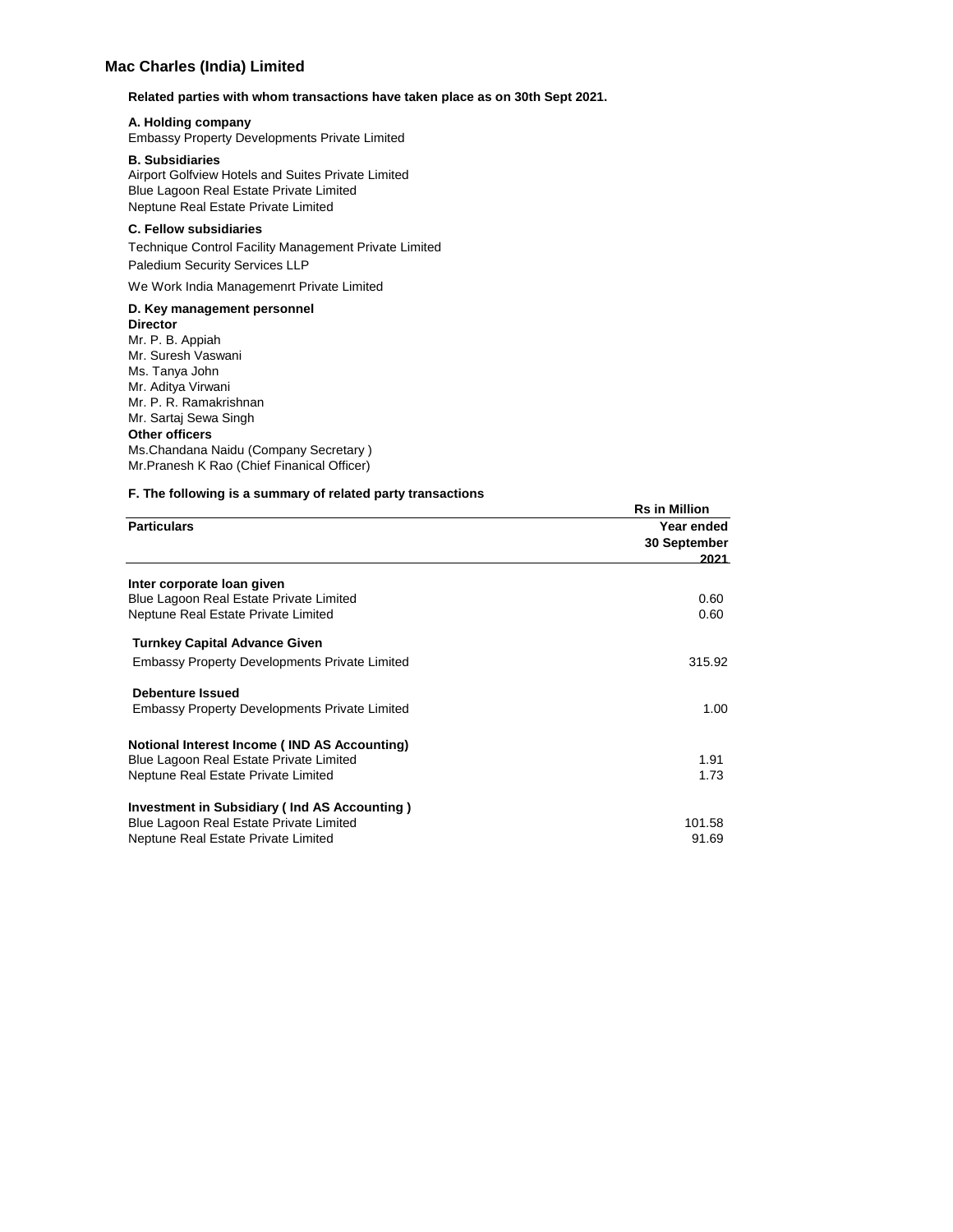# **Mac Charles (India) Limited**

### **Related party (continued)**

| <b>Particulars</b>                                    | Year ended<br>30 Sept 2021 |
|-------------------------------------------------------|----------------------------|
|                                                       |                            |
| <b>Outsource manpower</b>                             |                            |
| Technique Control Facility Management Private Limited | 1.80                       |
| Paledium Security Services LLP                        | 0.31                       |
| <b>Repairs and Maintenance - Building</b>             |                            |
| <b>Embassy Property Developments Private Limited</b>  | 2.01                       |
| Investment property under development                 |                            |
| <b>Paledium Security Services LLP</b>                 | 0.87                       |
| <b>Embassy Property Developments Private Limited</b>  | 595.00                     |
| <b>Commision Paid</b>                                 |                            |
| <b>Embassy Property Developments Private Limited</b>  | 0.39                       |
|                                                       |                            |
| <b>Rent expense</b>                                   |                            |
| We Work India Managemenrt Private Limited             | 0.72                       |

**I. The following is a summary of balances receivable from related parties:**

| <b>Particulars</b>                                                              | Year ended<br>30 September<br>2021 |
|---------------------------------------------------------------------------------|------------------------------------|
| Inter-corporate loans given                                                     |                                    |
| Airport Golfview Hotels and Suites Private Limited                              | 8.61                               |
| Blue Lagoon Real Estate Private Limited                                         | 168.18                             |
| Neptune Real Estate Private Limited                                             | 151.80                             |
| <b>Debenture</b><br><b>Embassy Property Developments Private Limited</b>        | 1.00                               |
| <b>Trade Payable</b>                                                            |                                    |
| Technique Control Facility Management Private Limited                           | 0.33                               |
| Paledium Security Services LLP                                                  | 0.10                               |
| <b>Embassy Property Developments Private Limited</b>                            | 0.83                               |
| <b>Capital Advance</b><br><b>Embassy Property Developments Private Limited</b>  | 315.92                             |
| <b>Capital Creditor</b><br><b>Embassy Property Developments Private Limited</b> | 7.12                               |
| <b>Deposit Balance</b><br>We Work India Managemenrt Private Limited             | 0.18                               |

**J. Compensation of key management personnel of the Company:**

(i) The remuneration of directors and other members of key management personnel during the year was as follows:

| <b>Particulars</b>           | Year ended<br>30 September |
|------------------------------|----------------------------|
|                              | 2021                       |
| Short-term employee benefits | 6.61                       |
|                              | 6.61                       |